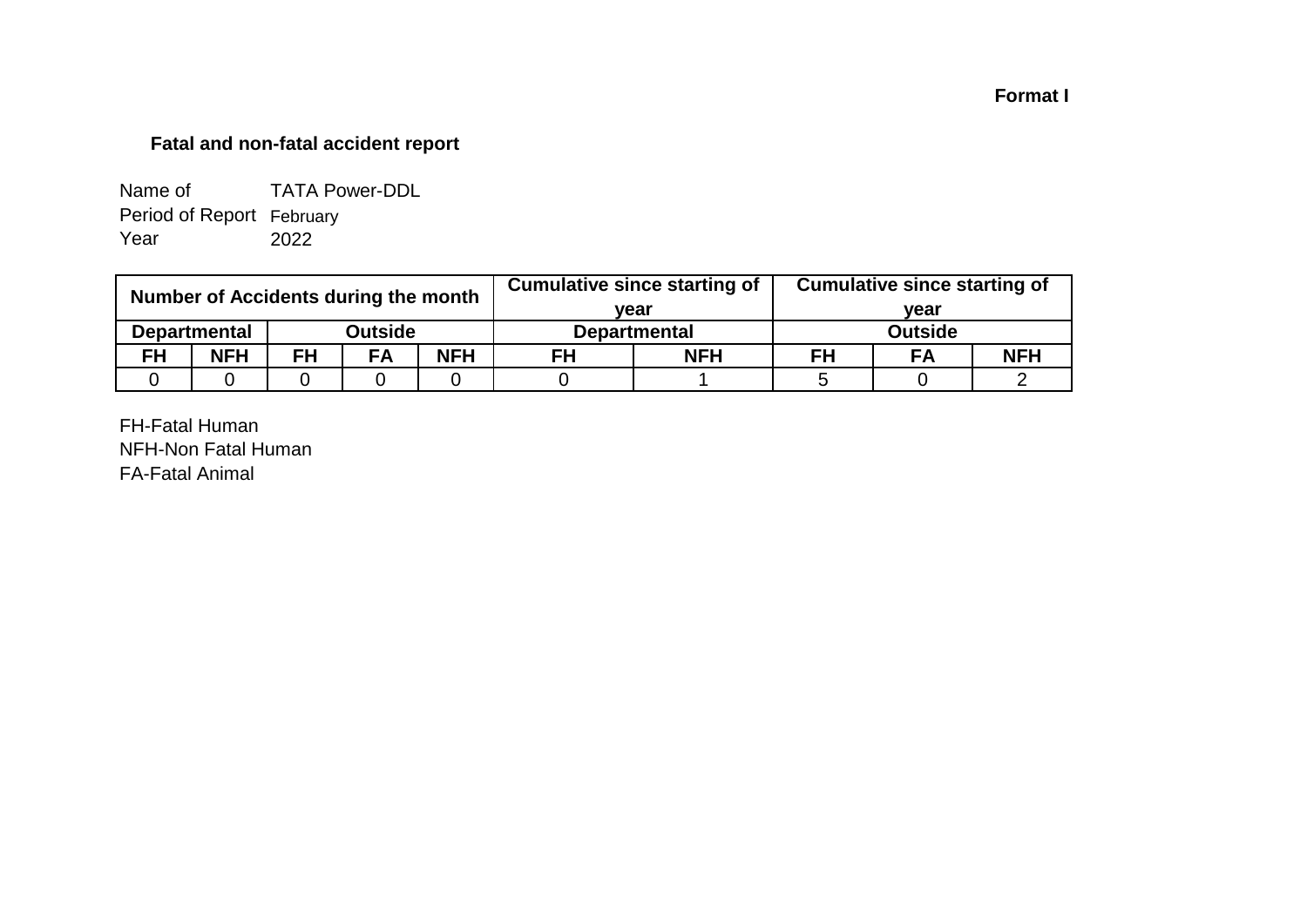#### **Action taken report for safety measures complied for the accidents occurred**

Name of Company Period of Report Year

February 2022 TATA Power-DDL

| SI.No. | <b>Location of I</b><br>accident<br>of victim | Date of<br>and details   occurrence | Type of<br>accident | <b>Cause of accident</b> | Findings of I<br>CEI/EI/ AEI | <b>Remedies</b><br>bv<br><b>CEI/EI//AEI</b><br>in various<br>cases | remedy<br>suggested<br>l is complied | suggested   Whether the   Action taken to<br>  avoid recurrence   Amount paid as  <br>of such<br>accidents | compensation |
|--------|-----------------------------------------------|-------------------------------------|---------------------|--------------------------|------------------------------|--------------------------------------------------------------------|--------------------------------------|------------------------------------------------------------------------------------------------------------|--------------|
|        |                                               |                                     |                     |                          |                              |                                                                    |                                      |                                                                                                            | <b>INA</b>   |

**Format II**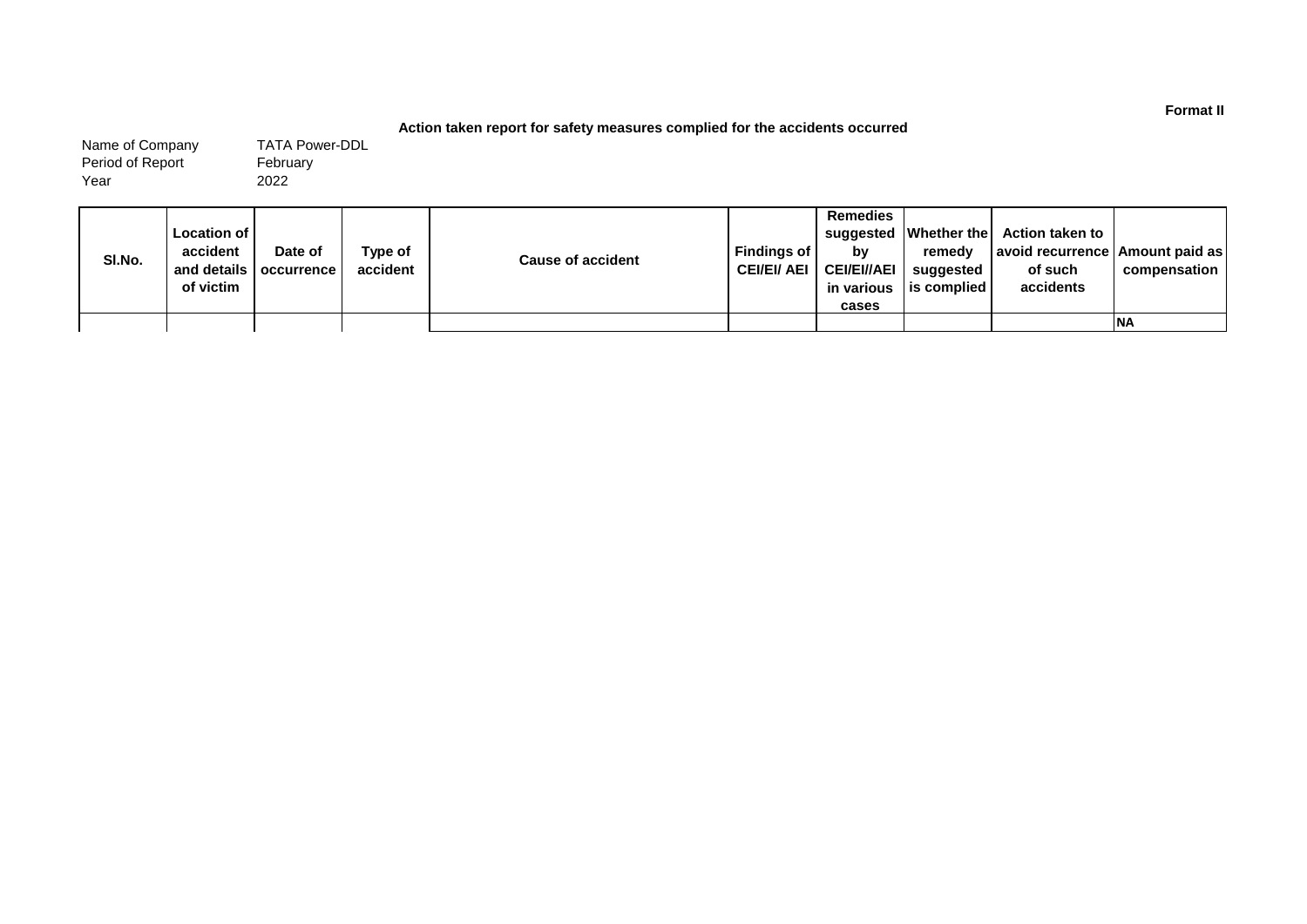**Format III**

## **Restoration of Power Supply**

Year Name of Company TATA Power-DDL Period of Report

|                                                                                                                                                                                                                                      |                                              | <b>Standard w.r.t AT&amp;C losses</b>     |                                                                                                              | Pending                                  | Complaint                       | <b>Total</b><br><b>Complaint</b> | <b>Complaints attended during the</b>     |                                    |              |                                               |
|--------------------------------------------------------------------------------------------------------------------------------------------------------------------------------------------------------------------------------------|----------------------------------------------|-------------------------------------------|--------------------------------------------------------------------------------------------------------------|------------------------------------------|---------------------------------|----------------------------------|-------------------------------------------|------------------------------------|--------------|-----------------------------------------------|
| <b>Service Area</b>                                                                                                                                                                                                                  | Upto 10%                                     | More than<br><b>10% and</b><br>upto $20%$ | More than<br>20%                                                                                             | complaint<br>of the<br>previous<br>month | received<br>during the<br>month |                                  | Within<br><b>Specified</b><br><b>Time</b> | <b>Beyond</b><br>specified<br>time | <b>Total</b> | <b>Balance</b><br>complaint to<br>be attended |
| 1                                                                                                                                                                                                                                    |                                              | $\mathbf{2}$                              |                                                                                                              | 3                                        | 4                               | $5 = 3 + 4$                      | 6                                         | $\overline{7}$                     | $8 = 6 + 7$  | $9 = 5 - 8$                                   |
| failure<br>Continuous<br>power<br>individual<br>and<br>consumer<br>group<br>- of<br>consumer upto 100 connected at Low<br>voltage supply, excluding the failure where<br>distribution<br>transformer<br>requires<br>replacement.     | affecting Within 3hrs Within 4hrs Within 6hr |                                           |                                                                                                              | 0                                        | 15806                           | 15806                            | 15803                                     | 3                                  | 15806        | $\mathbf 0$                                   |
| Continuous power failure affecting more Within 2hrs Within 3hrs Within 4hrs<br>than 100<br>consumers connected at Low voltage<br>supply excluding<br>the failure<br>where<br>distribution<br>transformer<br>requires<br>replacement. |                                              |                                           |                                                                                                              | $\mathbf 0$                              | 2330                            | 2330                             | 2324                                      | 6                                  | 2330         | $\Omega$                                      |
| Continuous power supply failure requiring<br>replacement of distribution transformer.                                                                                                                                                |                                              | Within 6hrs                               |                                                                                                              | 0                                        | 35                              | 35                               | 34                                        | $\mathbf 1$                        | 35           | 0                                             |
| Continuous<br>failure<br>affecting<br>power<br>connected<br>through<br>High<br>consumers<br>Voltage Distribution System (HVDS) and<br>not covered under (i) & (ii) above                                                             |                                              | Within 3hrs                               |                                                                                                              | 0                                        | 8759                            | 8759                             | 8743                                      | 16                                 | 8759         | 0                                             |
| Continuous scheduled power outages                                                                                                                                                                                                   | supply by 6PM                                |                                           | Within 12hrs or restoration of power                                                                         | 0                                        | 663                             | 663                              | 663                                       | 0                                  | 663          | 0                                             |
| Replacement of burnt meter or stolen Restoration of supply within three<br>meter                                                                                                                                                     | meter.<br>days                               |                                           | hours either by bypassing the burnt<br>meter or by installing temporary<br>Meter to be replaced within three | $\mathbf 0$                              | 277                             | 277                              | 277                                       | $\Omega$                           | 277          | $\Omega$                                      |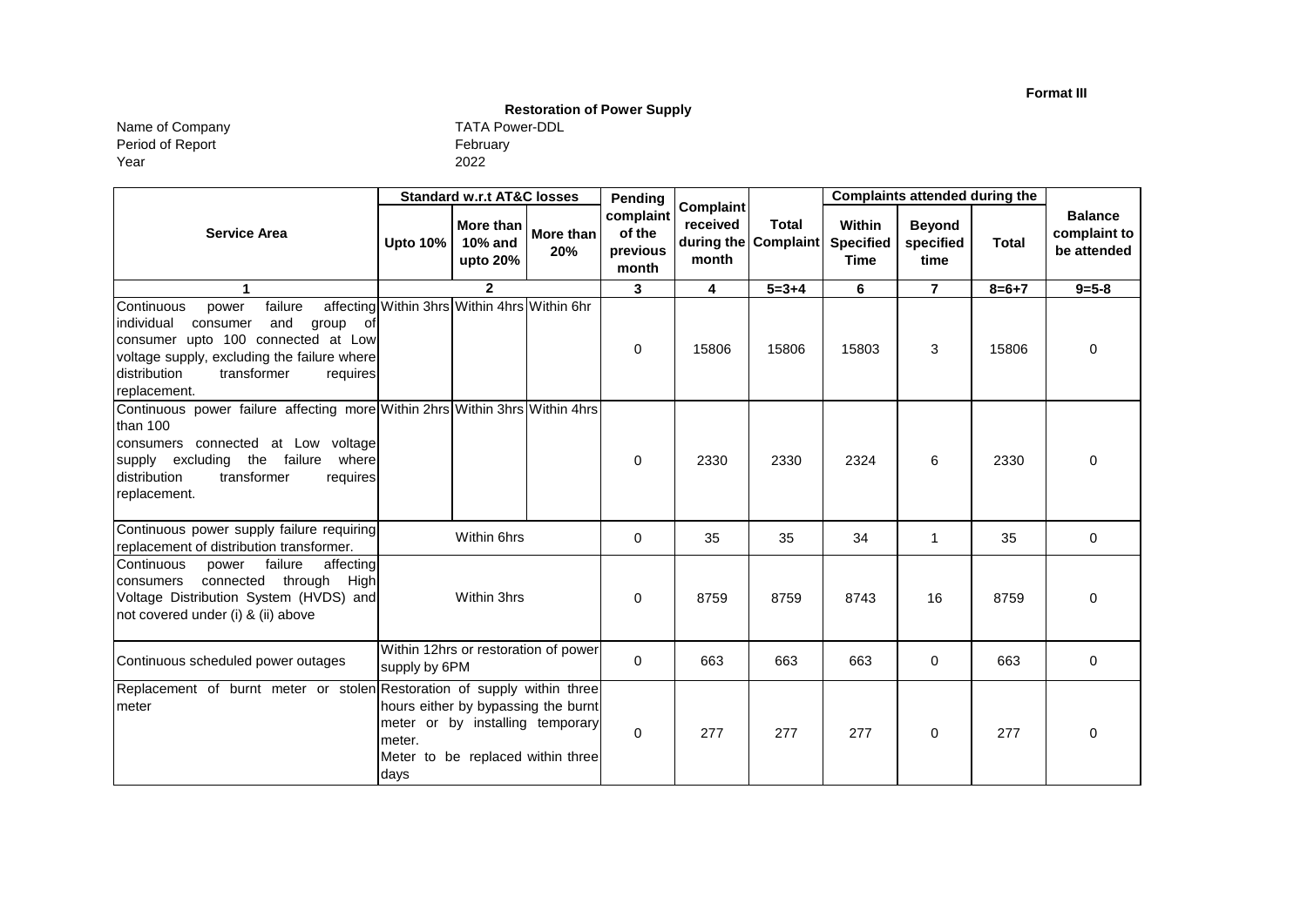# **Quality of Power Supply**<br>TATA Power-DDL

Name of Company Period of Report Year

February 2022

|                                                                                                   |                                 |                                                            |                                                     |                                  |                                           | <b>Complaints attended during</b><br>the month |                |                                                  |  |
|---------------------------------------------------------------------------------------------------|---------------------------------|------------------------------------------------------------|-----------------------------------------------------|----------------------------------|-------------------------------------------|------------------------------------------------|----------------|--------------------------------------------------|--|
| <b>Service Area</b>                                                                               | <b>Standard</b>                 | <b>Pending</b><br>complaint<br>of the<br>previous<br>month | <b>Complaint</b><br>received<br>during the<br>month | <b>Total</b><br><b>Complaint</b> | Within<br><b>Specified</b><br><b>Time</b> | <b>Beyond</b><br>specified<br>time             | <b>Total</b>   | <b>Balance</b><br>complaint<br>to be<br>attended |  |
|                                                                                                   |                                 | 3                                                          | 4                                                   | $5 = 3 + 4$                      | 6                                         | $\overline{7}$                                 | $8 = 6 + 7$    | $9 = 5 - 8$                                      |  |
| Local Problem                                                                                     | Resolution Within<br>4hrs       | $\mathbf 0$                                                | $\mathbf 0$                                         | $\mathbf 0$                      | $\overline{0}$                            | $\overline{0}$                                 | $\overline{0}$ | $\mathbf 0$                                      |  |
| Tap<br>setting<br>transformer                                                                     | of Resolution Within<br>24hr    | $\mathbf 0$                                                | $\pmb{0}$                                           | $\pmb{0}$                        | $\overline{0}$                            | $\overline{0}$                                 | $\overline{0}$ | $\mathbf 0$                                      |  |
| Repair<br>Distribution<br>Line/transform/<br>capacitor                                            | of Resolution Within<br>15 days | $\mathbf 0$                                                | $\mathbf 0$                                         | $\pmb{0}$                        | $\overline{0}$                            | $\overline{0}$                                 | $\overline{0}$ | $\mathbf 0$                                      |  |
| Installation and Up Resolution within<br>gradation of<br>Tension/<br>Low<br><b>Tension System</b> | High 90 days                    | $\mathbf 0$                                                | $\mathbf 0$                                         | $\mathbf 0$                      | $\mathbf{0}$                              | $\overline{0}$                                 | $\overline{0}$ | $\mathbf 0$                                      |  |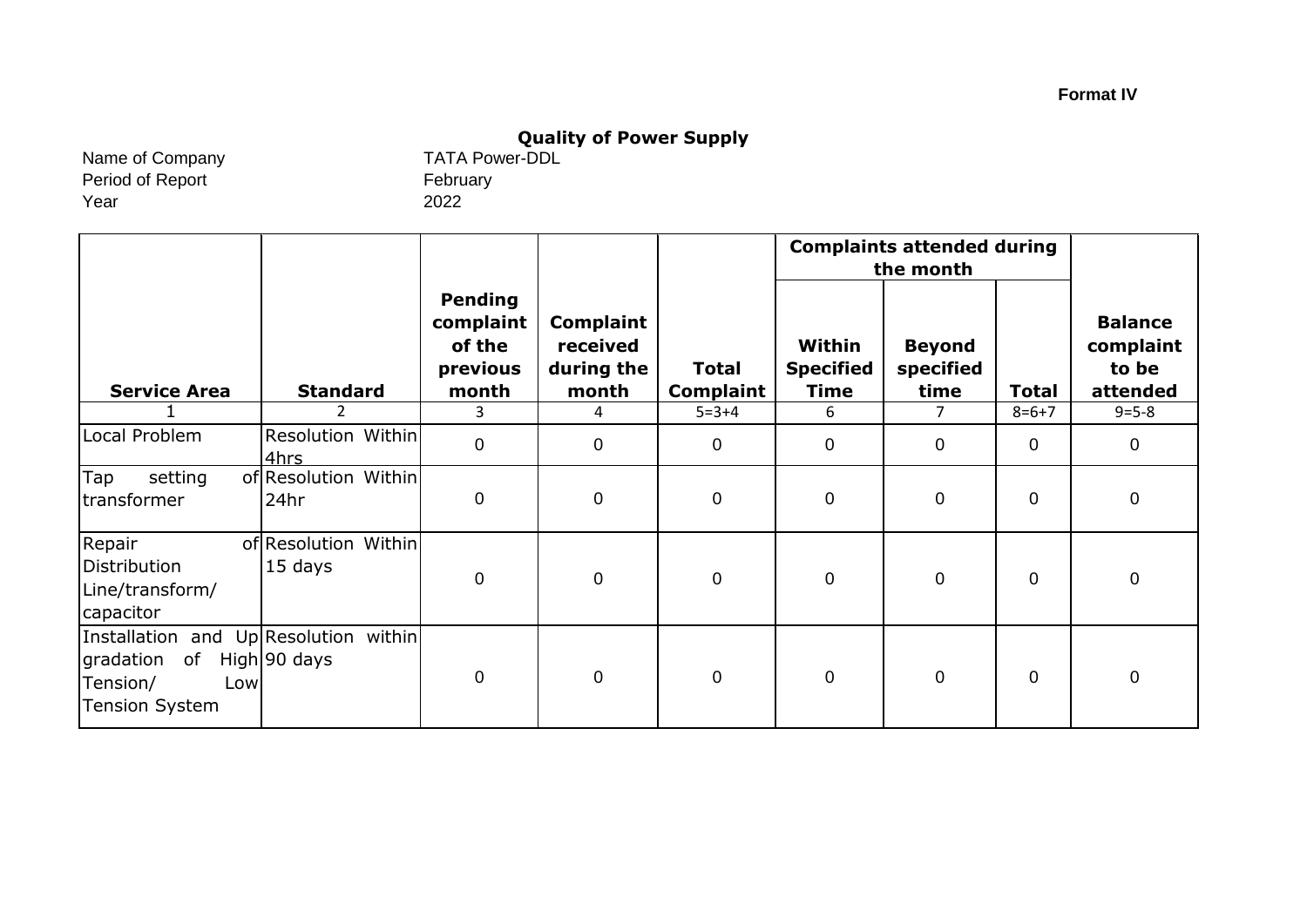#### **Format V**

#### **Complaint about meters**

|  | Name of Company |
|--|-----------------|
|--|-----------------|

any any the Company TATA Power-DDL

Period of Report

February

Year

2022

|                                                   |                                                                                                                                                                                                                            |                                                  |                                                     |                           | Complaints attended during the month     |                |              |                                            |
|---------------------------------------------------|----------------------------------------------------------------------------------------------------------------------------------------------------------------------------------------------------------------------------|--------------------------------------------------|-----------------------------------------------------|---------------------------|------------------------------------------|----------------|--------------|--------------------------------------------|
| <b>Service Area</b>                               | <b>Standard</b>                                                                                                                                                                                                            | Pending<br>complaint of<br>the previous<br>month | <b>Complaint</b><br>received<br>during the<br>month | <b>Total</b><br>Complaint | With in<br>Specified Time specified time | <b>Beyond</b>  | <b>Total</b> | <b>Balance complaint</b><br>to be attended |
| 1                                                 | $\mathbf{2}$                                                                                                                                                                                                               | 3                                                | 4                                                   | $5 = 3 + 4$               | 6                                        | $\overline{7}$ | $8 = 6 + 7$  | $9 = 5 - 8$                                |
| test<br>accuracy<br>meter-Fast                    | Complaint lodged for Within fifteen days of receipt<br>of of complaint                                                                                                                                                     | 339                                              | 1045                                                | 1384                      | 721                                      | $\overline{2}$ | 723          | 661                                        |
| test<br>accuracy<br>meter-Slow                    | Complaint lodged for Within fifteen days of receipt<br>of of complaint                                                                                                                                                     | 29                                               | 65                                                  | 94                        | 47                                       | $\mathbf 0$    | 47           | 47                                         |
| Complaint lodged for Within<br>defective<br>meter | fifteen<br>days of<br>stuck declaring meter defective                                                                                                                                                                      | 230                                              | 551                                                 | 781                       | 745                                      | $\overline{2}$ | 747          | 34                                         |
| burnt meter                                       | Complaint lodged for Restoration of supply within<br>hours<br>either<br>three<br>by<br>bypassing the burnt meter or<br>installing<br>temporary<br>lbv<br>meter.Meter<br>$\mathsf{to}$<br>bel<br>replaced within three days | 57                                               | 307                                                 | 364                       | 323                                      | 14             | 337          | 27                                         |
| stolen meter                                      | Complaint lodged for Restoration of supply within<br>hours<br>either<br>three<br>by<br>bypassing the burnt meter or<br>installing<br>temporary<br>lby<br>meter. Meter to be replaced<br>within three days.                 | 31                                               | 49                                                  | 80                        | 59                                       | 1              | 60           | 20                                         |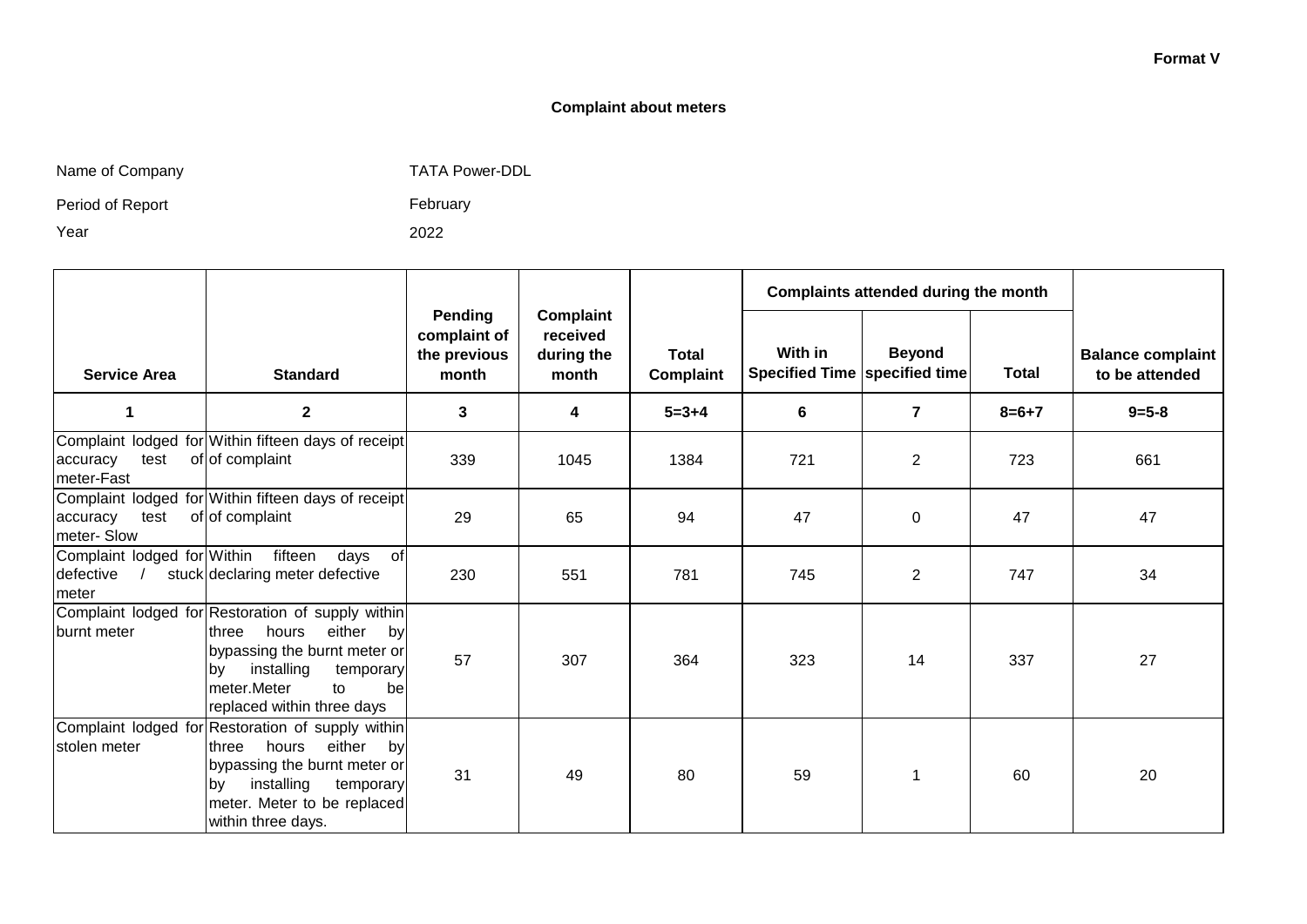## **New connections/Additional Load, where power supply can be provided from existing network**

| Name of Company  | <b>TATA Power-DDL</b> |
|------------------|-----------------------|
| Period of Report | February              |
| Year             | 2022                  |

|                                                |                                                                                   | Pending<br>complaint of | Complaint<br>received      | <b>Total</b>     | <b>Complaints attended during the</b>            | <b>Balance</b>                  |              |                             |
|------------------------------------------------|-----------------------------------------------------------------------------------|-------------------------|----------------------------|------------------|--------------------------------------------------|---------------------------------|--------------|-----------------------------|
| <b>Description</b>                             | <b>Standard</b>                                                                   | the previous<br>month   | during the<br><b>month</b> | <b>Complaint</b> | <b>Within</b><br><b>Specified</b><br><b>Time</b> | <b>Beyond</b><br>specified time | <b>Total</b> | complaint to<br>be attended |
|                                                | $\mathbf{2}$                                                                      | 3                       | 4                          | $5 = 3 + 4$      | 6                                                | 7                               | $8=6+7$      | $9 = 5 - 8$                 |
| road<br>permission<br>required                 | Where no RoW or Within 8 days from<br>cutting the acceptance of<br>is application | 1626                    | 6099                       | 7725             | 6302                                             | 53                              | 6355         | 1370                        |
| Where<br>RoW<br>road<br>permission<br>required | or Within 15 days from<br>cutting the acceptance of<br>is application             | 0                       | $\mathbf 0$                | $\mathbf 0$      | $\mathbf 0$                                      | $\mathbf 0$                     | $\mathbf 0$  | $\mathbf 0$                 |

**Format VI**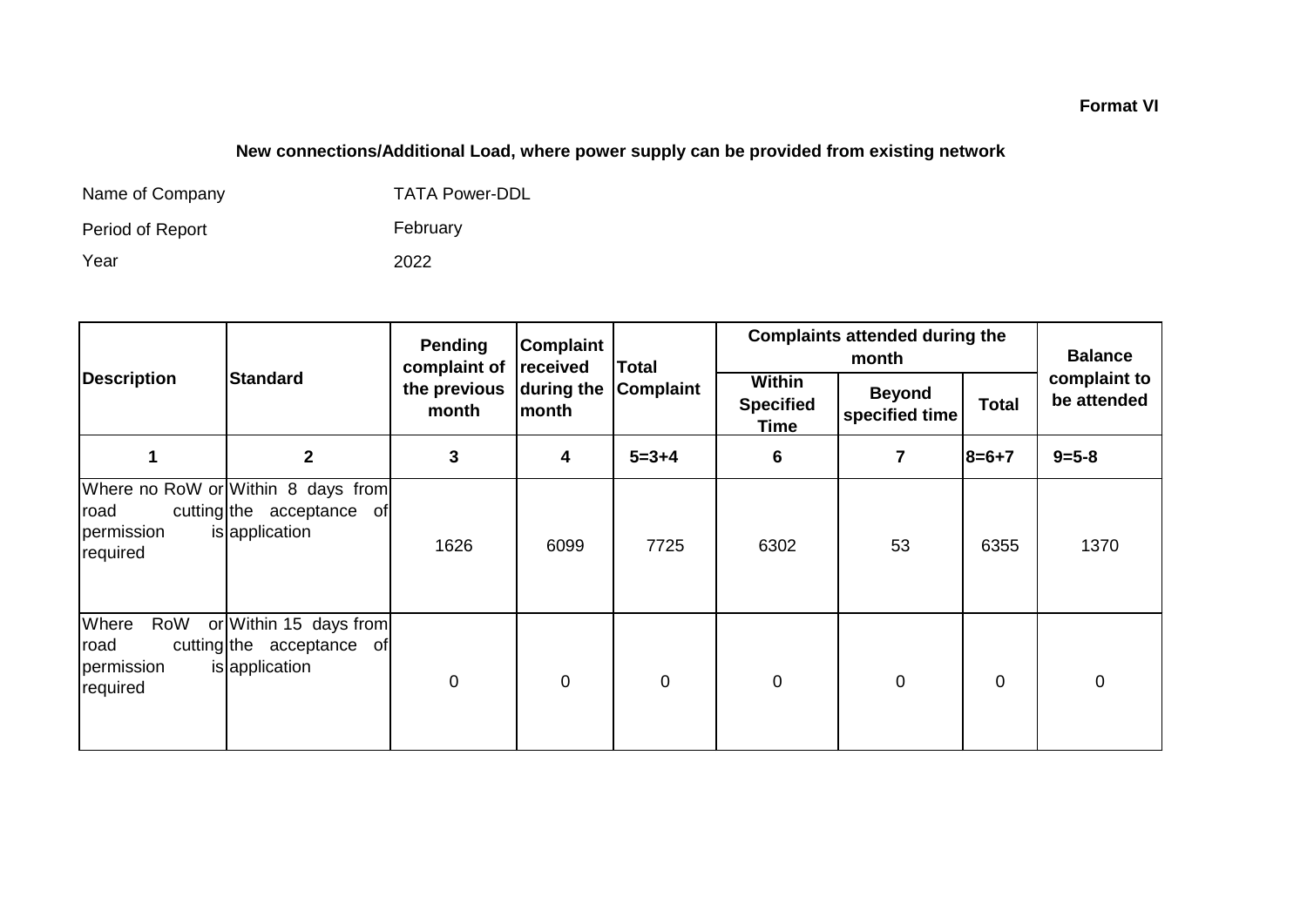#### **Applications for New connections/Additional Load, where power supply requires extension of distribution system**

Name of Company TATA Power-DDL

Period of Report

February

Year 2022

|                                                                                                                                                                                                                                                    |                                                        | Pending                               | Complaint                       | Total       | <b>Complaints attended during the</b><br>month |                                    |              | <b>Balance</b>              |
|----------------------------------------------------------------------------------------------------------------------------------------------------------------------------------------------------------------------------------------------------|--------------------------------------------------------|---------------------------------------|---------------------------------|-------------|------------------------------------------------|------------------------------------|--------------|-----------------------------|
| <b>Description</b>                                                                                                                                                                                                                                 | <b>Standard</b>                                        | complaint of<br>the previous<br>month | received<br>during the<br>month | Complaint   | Within<br><b>Specified</b><br>Time             | <b>Beyond</b><br>specified<br>time | <b>Total</b> | complaint to<br>be attended |
|                                                                                                                                                                                                                                                    | $\mathbf 2$                                            | 3                                     | 4                               | $5 = 3 + 4$ | 6                                              | 7                                  | $8 = 6 + 7$  | $9 = 5 - 8$                 |
| $\mathbf{1}$ .<br>Electrified<br>Areas<br>extension of line upto five poles is receipt of full payment against<br>required)                                                                                                                        | (where Within 15 days from the date of<br>demand note. | 53                                    | 18                              | 71          | 23                                             | $\Omega$                           | 23           | 48                          |
| Electrified<br><b>2.</b><br>Areas<br>extension of lines or augmentation receipt of full payment against<br>of Distribution Transformation on demand note.<br>capacity, where peak load of<br>transformer has reached 90% of its<br>rated capacity) | (Where Within 2 months from the date of                | 79                                    | 26                              | 105         | 19                                             | $\Omega$                           | 19           | 86                          |
| 3. Electrified Areas (Where new Within 4 months from the date of<br>Distribution<br>Transformer<br>required)                                                                                                                                       | is receipt of payment against<br>demand note           | 256                                   | 38                              | 294         | 29                                             |                                    | 30           | 264                         |
| 4. Electrified Areas (Where existing Within 6 months from the date of<br>11 KV network needs to be receipt of payment against<br>augmented)                                                                                                        | demand note                                            | 97                                    | 20                              | 117         | 18                                             | $\Omega$                           | 18           | 99                          |
| 5. Electrified Areas (Where existing Within 8 months from the date of<br>66/33 kV grid sub-station needs to receipt of payment against<br>be augmented)                                                                                            | demand note                                            | 169                                   | 17                              | 186         | 17                                             | $\Omega$                           | 17           | 169                         |

#### **Format VII**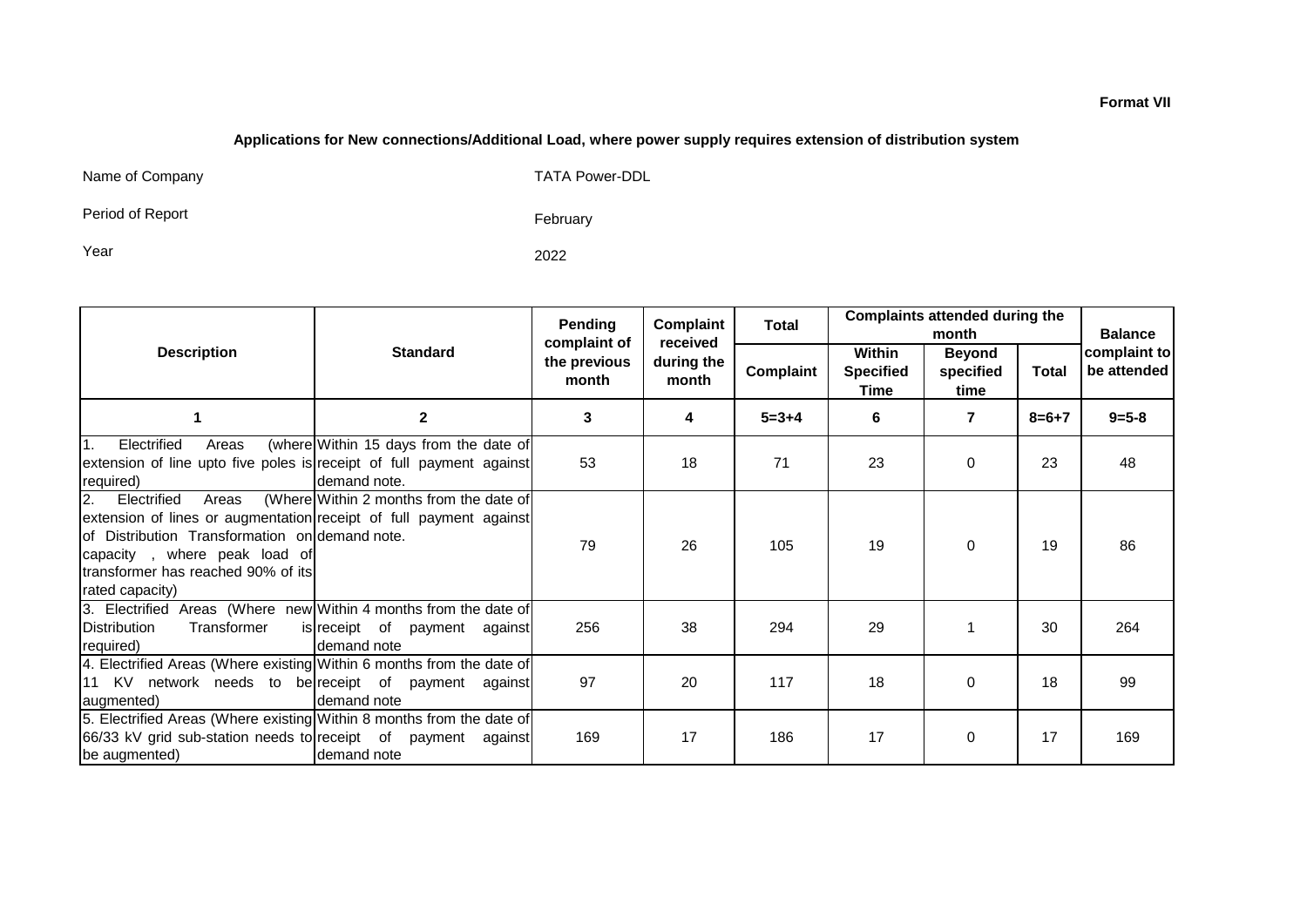#### **Connection in un-electrified areas**

| Name of Company  | <b>TATA Power-DDL</b> |
|------------------|-----------------------|
| Period of Report | February              |
| Period of Report | 2022                  |

|                                       |                                                                                                                                                                                                                                                                                                                                                                                                   | Pending<br>complaint of | Complaint<br>received | Total       |                                    | Complaints attended during the<br>month |             |                                            |  |
|---------------------------------------|---------------------------------------------------------------------------------------------------------------------------------------------------------------------------------------------------------------------------------------------------------------------------------------------------------------------------------------------------------------------------------------------------|-------------------------|-----------------------|-------------|------------------------------------|-----------------------------------------|-------------|--------------------------------------------|--|
| <b>Service Area</b>                   | <b>Standard</b>                                                                                                                                                                                                                                                                                                                                                                                   | the previous<br>month   | during the<br>month   | Complaint   | Within<br><b>Specified</b><br>Time | Beyond<br>specified<br>time             | Total       | <b>Balance complaint</b><br>to be attended |  |
|                                       |                                                                                                                                                                                                                                                                                                                                                                                                   | 3                       |                       | $5 = 3 + 4$ | 6                                  |                                         | $8 = 6 + 7$ | $9 = 5 - 8$                                |  |
| Un- Electrified Areas<br>is possible) | Within 4 months from the date of receipt of approval from the<br>(Where connection from Commission, wherever required, subject to:<br>nearby existing network (i) receipt of service line cum development charges under Regulation<br>[21 from the developer or the applicant as the case may be; and<br>(ii) Availability of right of way & land, wherever required                              |                         |                       |             |                                    | 0                                       |             |                                            |  |
| Green Field Projects<br>needs<br>to   | Un- Electrified Areas/ Within 12 months from the date of receipt of approval from the<br>Commission, wherever required, subject to:<br>(Where new network is (i) receipt of service line cum development charges under Regulation<br>to be laid or grid station 21 from the developer or the applicant as the case may be; and<br>be (ii) availability of right of way & land, wherever required. | 26                      |                       | 27          | 4                                  |                                         | 6           | 21                                         |  |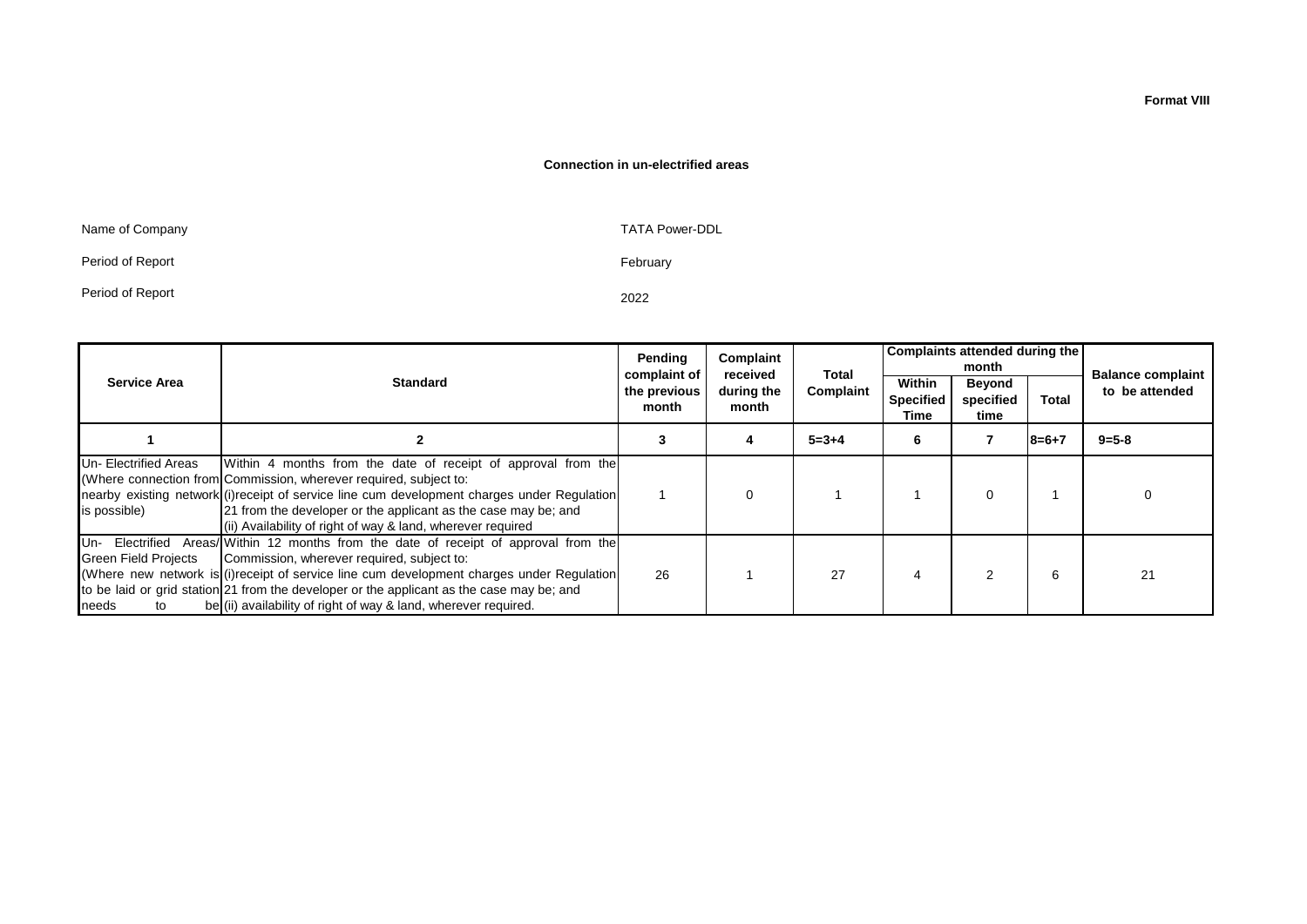#### **Transfer of Consumer's connection and conversion of services**

Name of Company Period of Report Year

February 2022 TATA Power-DDL

|                                                                                    |                                                                                                            | Pending                                                               | Complaint |              |                                                  | <b>Complaints attended during the</b><br>month |          |                             |
|------------------------------------------------------------------------------------|------------------------------------------------------------------------------------------------------------|-----------------------------------------------------------------------|-----------|--------------|--------------------------------------------------|------------------------------------------------|----------|-----------------------------|
| <b>Service Area</b>                                                                | <b>Standard</b>                                                                                            | complaint of<br>received during<br>the previous<br>the month<br>month |           | <b>Total</b> | <b>Complaint Within Specified</b><br><b>Time</b> | <b>Beyond</b><br>specified<br>time             | Total    | complaint to<br>be attended |
|                                                                                    | 2                                                                                                          | 3                                                                     | 4         | $5 = 3 + 4$  | 6                                                | $\overline{7}$                                 | $8=6+7$  | $9 = 5 - 8$                 |
| <b>Transfer of Name</b>                                                            | billing cycles of<br>Within two<br>acceptance of application or<br>clearing of dues whichever is<br>llater | 565                                                                   | 4148      | 4713         | 4300                                             |                                                | 4301     | 412                         |
| Load reduction                                                                     | Within ten days of acceptance<br>lof<br>shall<br>application,<br>bel<br>effective from next billing cycle  | 46                                                                    | 902       | 948          | 890                                              | 11                                             | 901      | 47                          |
| Change of category                                                                 | Change of category within 7<br>days of<br>acceptance<br>оf<br>application                                  | 90                                                                    | 336       | 426          | 345                                              | 4                                              | 349      | 77                          |
| In case connection is<br>denied after receipt of<br>payment against demand<br>note |                                                                                                            |                                                                       |           |              | <b>NA</b>                                        |                                                |          |                             |
| Connection energized<br>through loop                                               |                                                                                                            | $\mathbf 0$                                                           | $\Omega$  | $\mathbf 0$  | $\Omega$                                         | $\Omega$                                       | $\Omega$ | $\Omega$                    |
| If notice for downward<br>revision if any is not sent                              | By 31st May                                                                                                | 0                                                                     | 0         | 0            | 0                                                | 0                                              | 0        | 0                           |

#### **Format IX**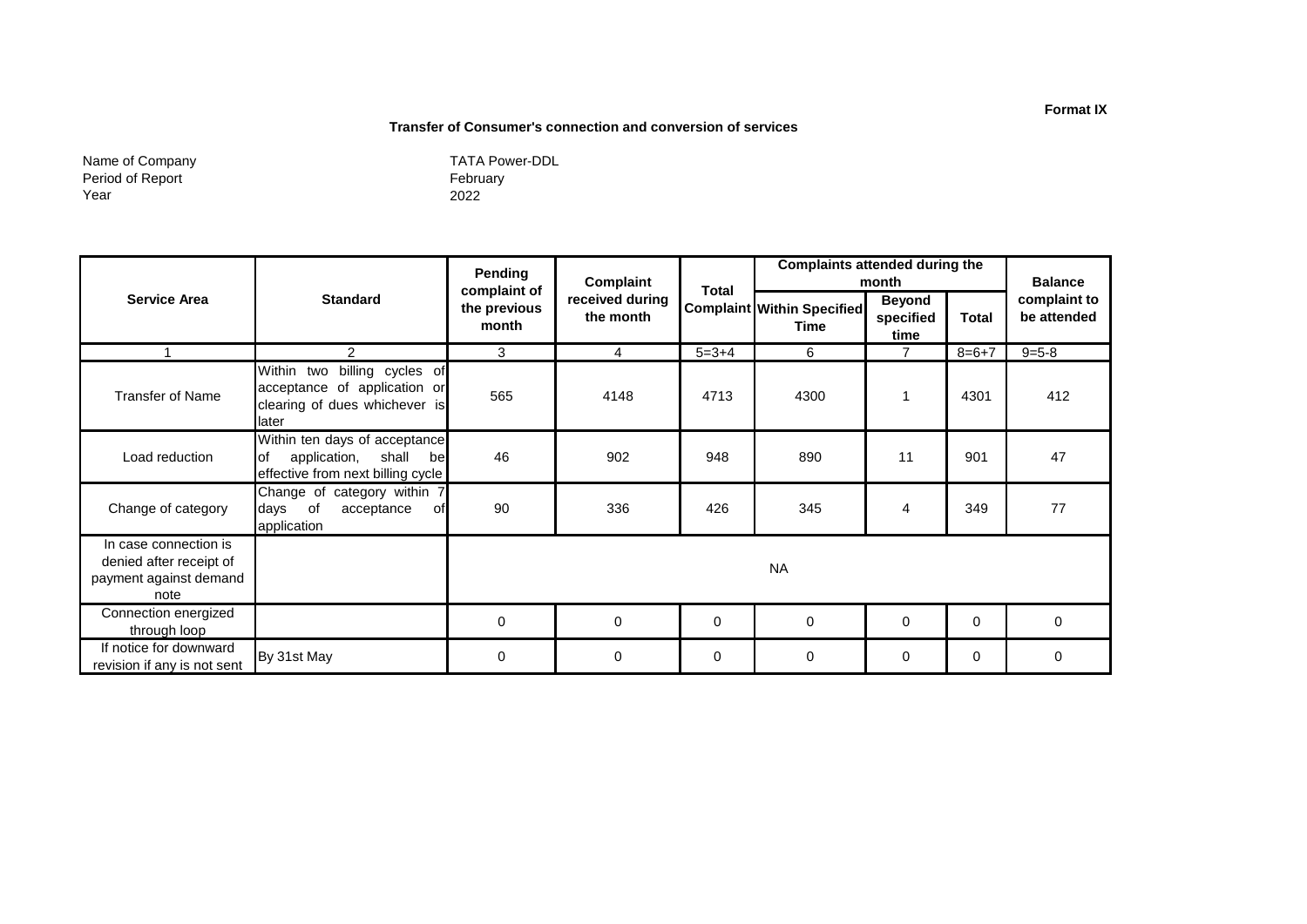#### **Complaints about consumer's bills, disconnection, reconnection of supply**

Name of Company

TATA Power-DDL

Period of Report

Year

2022

February

|                                                                                                                 |                                                                                                                                                                            | Pending  | Complaint<br>Total              |                                 | Complaints attended during the month | <b>Balance</b>              |             |             |
|-----------------------------------------------------------------------------------------------------------------|----------------------------------------------------------------------------------------------------------------------------------------------------------------------------|----------|---------------------------------|---------------------------------|--------------------------------------|-----------------------------|-------------|-------------|
| <b>Service Area</b>                                                                                             | received during<br><b>Standard</b><br>complaint of the<br><b>Complaint</b><br>previous month<br>the month                                                                  |          | Within<br><b>Specified Time</b> | <b>Beyond</b><br>specified time | Total                                | complaint to<br>be attended |             |             |
|                                                                                                                 | $\overline{2}$                                                                                                                                                             | 3        | 4                               | $5 = 3 + 4$                     | 6                                    | 7                           | $8 = 6 + 7$ | $9 = 5 - 8$ |
| Complaints on billing                                                                                           | the<br>intimate<br>shall<br>Licensee<br>result to the consumer within 7<br>of<br>receipt<br>of<br>the<br>days<br>complaint.                                                | 42       | 512                             | 554                             | 510                                  | 2                           | 512         | 42          |
| Non-Payment of dues by<br>the consumer                                                                          |                                                                                                                                                                            | $\Omega$ | $\Omega$                        | 0                               | $\Omega$                             | $\Omega$                    | 0           | $\Omega$    |
| Request for reconnection                                                                                        | Licensee shall reconnect the<br>consumer's installation within<br>24hrs of payment                                                                                         | 6        | 41                              | 47                              | 43                                   |                             | 44          | 3           |
| Final bill<br>for<br>vacation of<br>Premises<br>change<br>ot<br>Consumer<br>occupancy/<br>wanting disconnection | Licensee to carry out special<br>reading and prepare final bill,<br>including all arrears upto the<br>date of billing, within five days<br>from the date of disconnection. | 357      | 2639                            | 2996                            | 2441                                 | 170                         | 2611        | 385         |

#### **Format X**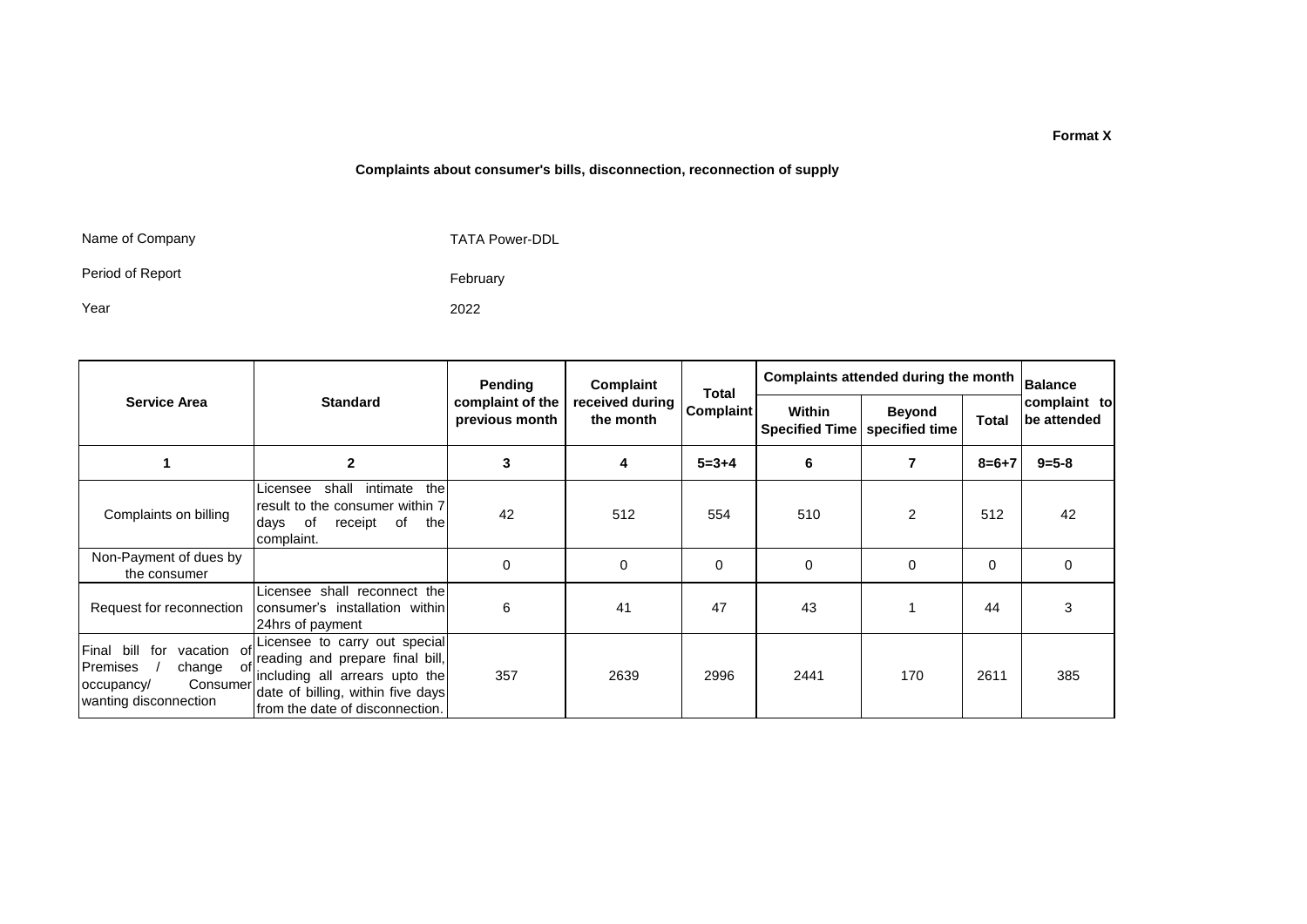## **Format XI**

## **Failure of Distribution Transformer**

Period of Report February Report February Report of Report of the Second Vector Second Period of Report of Te<br>The Second Period of Report of Team of Team 2022 Year 2022 Name of Company

TATA Power-DDL

| No.<br>of<br>transformers at<br>beginning<br><b>of</b><br>Imonth | Distribution No. of Distribution Total<br>the the transformers added distribution<br>the during the month | number<br>transformers | , Number<br><sup>of</sup> distribution<br><b>Itransformers</b><br>failed | of $\vert_{\%}$<br><b>Failure</b><br><b>of</b><br>rate<br>distribution<br><b>transformers</b> |
|------------------------------------------------------------------|-----------------------------------------------------------------------------------------------------------|------------------------|--------------------------------------------------------------------------|-----------------------------------------------------------------------------------------------|
|                                                                  |                                                                                                           | $3 = 1 + 2$            |                                                                          | $15=(4)*100/(3)%$                                                                             |
| 31008                                                            | $-23$                                                                                                     | 30985                  | 38                                                                       | 0.12                                                                                          |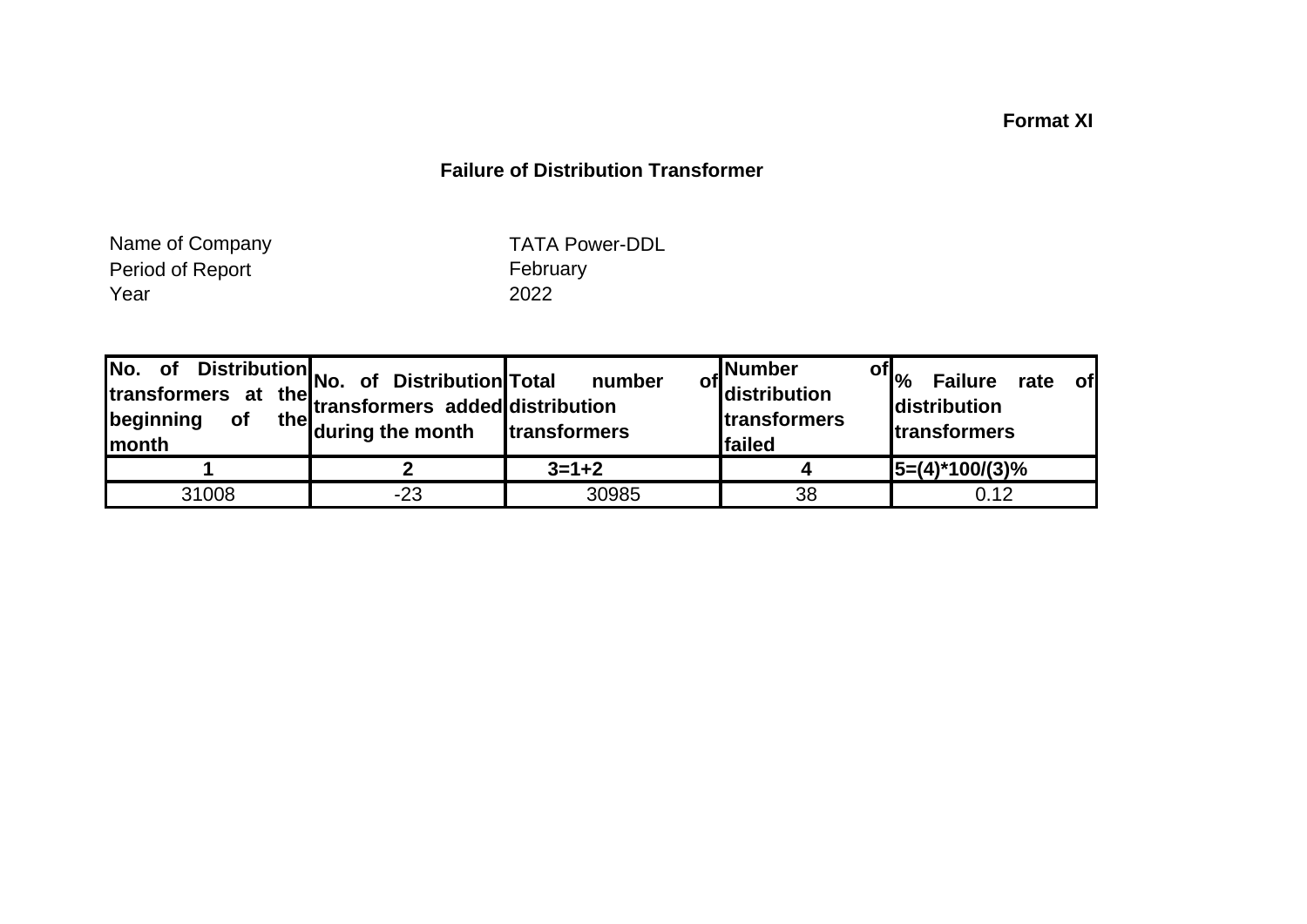## **Format XII**

## **Failure of Power Transformer**

Period of Report February Report February Report February Report of the Second Vector Second Vector Second Vector Second Vector Second Vector Second Vector Second Vector Second Vector Second Vector Second Vector Second Vec Year Name of Company

TATA Power-DDL

|     | Fower<br>Mo. of Fower<br>transformers added<br>Power<br>transformers<br>Let the during the month<br>transformers | Power Total number of Number of Power <sub>%</sub> | <b>Itransformers</b><br><b>Ifailed</b> | <b>Failure</b><br>rate of<br><b>Power transformers</b> |
|-----|------------------------------------------------------------------------------------------------------------------|----------------------------------------------------|----------------------------------------|--------------------------------------------------------|
|     |                                                                                                                  | $3 = 1 + 2$                                        |                                        | $5=(4)^*100/(3)%$                                      |
| 212 |                                                                                                                  | 212                                                |                                        |                                                        |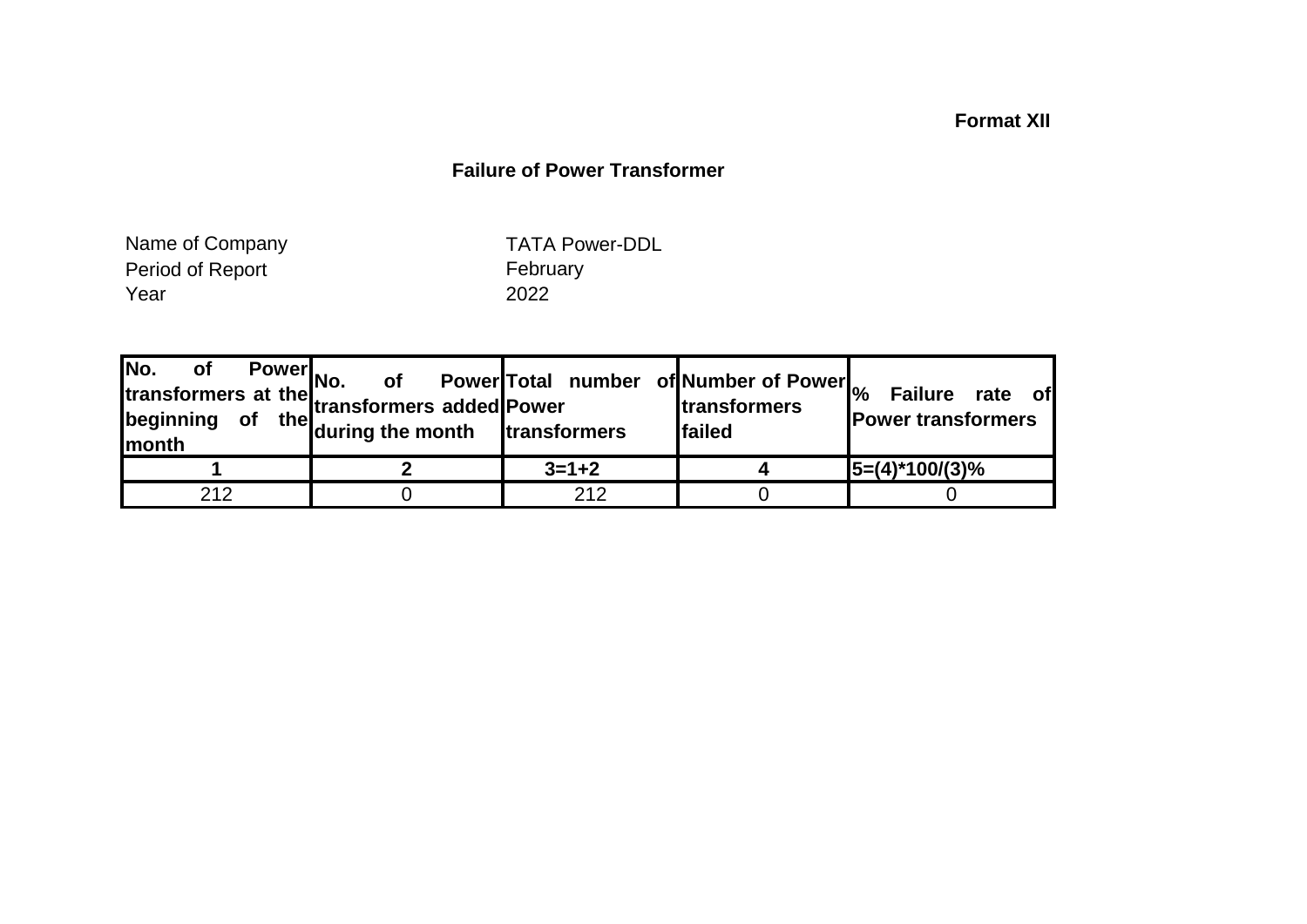#### **Summary of Overall Standards of Performance**

| Name of Company  |  |
|------------------|--|
| Period of Report |  |
| Year             |  |

|                | <b>Complaints Attended</b><br><b>Total Cases</b>                                                                                                                                                                |                                                                                                               |                            | Standard of           |                |                    |
|----------------|-----------------------------------------------------------------------------------------------------------------------------------------------------------------------------------------------------------------|---------------------------------------------------------------------------------------------------------------|----------------------------|-----------------------|----------------|--------------------|
| SI.No.         | <b>Service Area</b>                                                                                                                                                                                             | <b>Overall Standards</b>                                                                                      | Received/                  | Within                | <b>Beyond</b>  | <b>Performance</b> |
|                |                                                                                                                                                                                                                 | of Performance                                                                                                | Reported                   | <b>Specified Time</b> | specified      | achieved (%)       |
|                |                                                                                                                                                                                                                 |                                                                                                               | (A)                        |                       | time           | (C)                |
| $\mathbf{1}$   | failure<br>Continuous                                                                                                                                                                                           |                                                                                                               | Power Supply Failure       |                       |                |                    |
| (i)            | power<br>affecting individual consumer and<br>group of consumer upto 100<br>connected at Low voltage supply,<br>the failure where<br>excluding<br>distribution transformer requires<br>replacement.             |                                                                                                               | 15806                      | 15803                 | 3              | 99.98              |
| (ii)           | Continuous<br>failure<br>power<br>than<br>100<br>affecting<br>more<br>consumers connected at Low<br>voltage supply excluding the<br>failure<br>distribution<br>where<br>transformer<br>requires<br>replacement. | At least 95% calls<br>received should be<br>rectified<br>within<br>prescribed time limits<br>under Schedule-1 | 2330                       | 2324                  | 6              | 99.74              |
| (iii)          | Continuous power supply failure<br>requiring<br>replacement<br>οf<br>distribution transformer.                                                                                                                  |                                                                                                               | 35                         | 34                    | 1              | 97.14              |
| (iv)           | failure<br>Continuous<br>power<br>affecting consumers connected<br>through High Voltage Distribution<br>System (HVDS) and not covered<br>under (i) & (ii) above                                                 |                                                                                                               | 8759                       | 8743                  | 16             | 99.82              |
| (v)            | Continuous<br>scheduled<br>power<br>outages                                                                                                                                                                     |                                                                                                               | 663                        | 663                   | 0              | 100.00             |
| (vi)           | Replacement of burnt meter or<br>stolen meter                                                                                                                                                                   |                                                                                                               | 277                        | 277                   | 0              | 100.00             |
|                |                                                                                                                                                                                                                 |                                                                                                               | Period of scheduled outage |                       |                |                    |
| 2              | Maximum duration in a single $A$ t<br>stretch                                                                                                                                                                   | least 95% of<br>cases resolved within                                                                         | 1116                       | 1116                  | 0              | 100.00             |
|                | Restoration of supply by 6:00 PM                                                                                                                                                                                | time limit                                                                                                    | 1116                       | 1114                  | $\overline{2}$ | 99.82              |
| 3              | Faults in street light maintained<br>by the Licensee                                                                                                                                                            | At least 90% cases<br>should be complied<br>within<br>prescribed<br>time limits                               | 12560                      | 12541                 | 19             | 99.85              |
|                |                                                                                                                                                                                                                 | Reliability                                                                                                   | Indices                    |                       |                |                    |
|                | <b>SAIFI</b>                                                                                                                                                                                                    | To be laid down by<br>Commission<br>the                                                                       | 0.105                      |                       |                |                    |
| 4              | SAIDI                                                                                                                                                                                                           | based on the targets<br>proposed<br>by<br>the                                                                 | 0.059                      |                       |                |                    |
|                | CAIDI                                                                                                                                                                                                           | Licensees                                                                                                     | 0.562                      |                       |                |                    |
| 5              | Frequency variation                                                                                                                                                                                             | To maintain supply<br>frequency<br>within<br>range as per IEGC                                                | 0                          | 0                     | 0              |                    |
| 6              | Voltage imbalance                                                                                                                                                                                               | Maximum of 3% at<br>point<br>of<br>commencement<br>οf<br>supply                                               | 0                          | 0                     | 0              |                    |
| $\overline{7}$ | Percentage billing mistakes                                                                                                                                                                                     | Shall not exceeding<br>0.2%                                                                                   | 512                        | 470                   | 1              | 0.00               |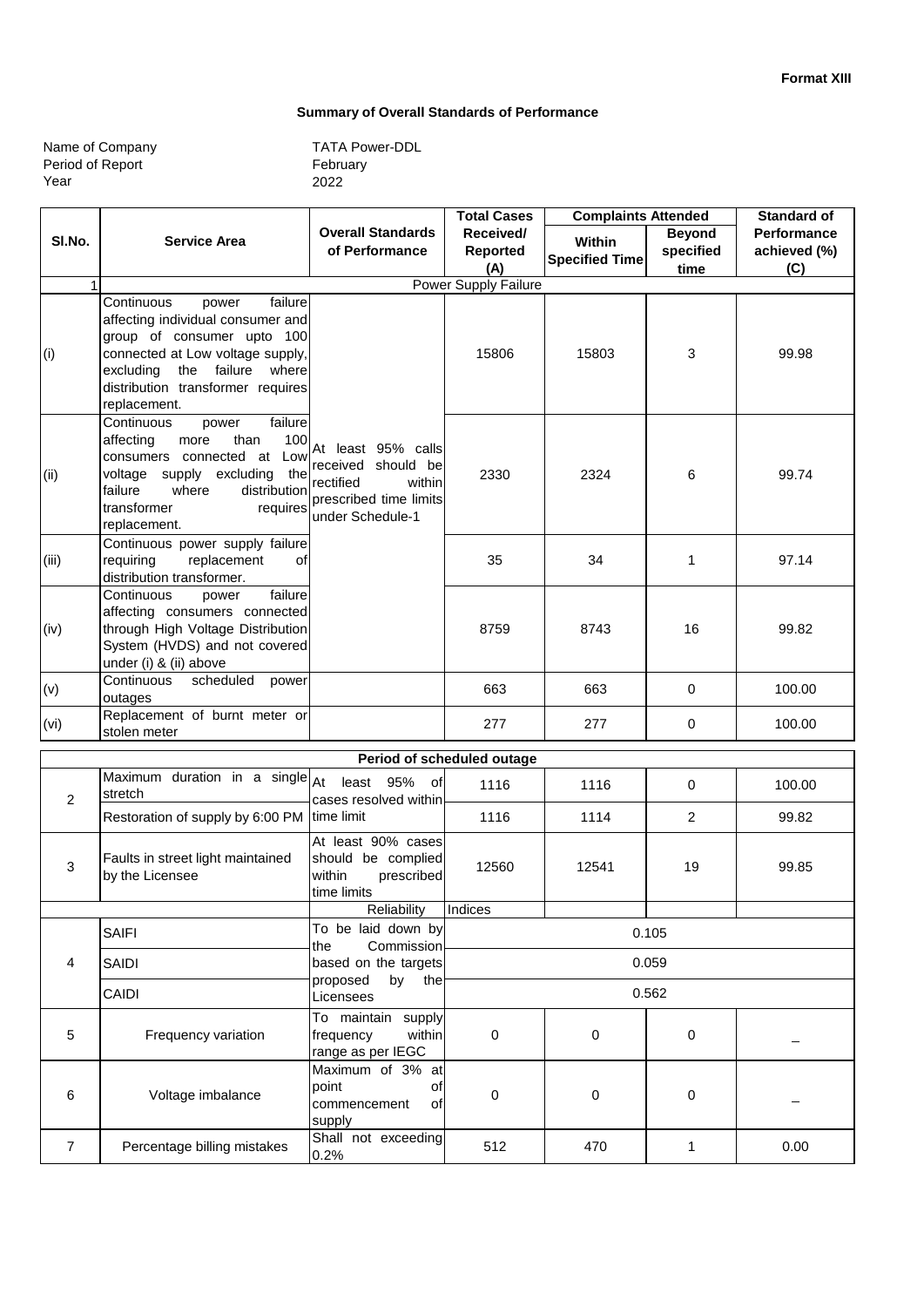#### **Compensation Details**

Name of Company Period of Report Year

|                          |                                                                                  |                                                                                                                                                     | Claimed        |                   | Payable/Paid                                           |                                                          |                                 |  |
|--------------------------|----------------------------------------------------------------------------------|-----------------------------------------------------------------------------------------------------------------------------------------------------|----------------|-------------------|--------------------------------------------------------|----------------------------------------------------------|---------------------------------|--|
| SI.No.                   | Event                                                                            | <b>Compensation specified for</b><br>violation of standard                                                                                          | No. of cases   | Amount<br>claimed | No. of cases in<br>which<br>compensation<br>is payable | Amount<br>compensation<br>payable in (Rs.) paid in (Rs.) | of Amount<br>of<br>compensation |  |
| $\overline{1}$           | Electricity<br>Connections                                                       |                                                                                                                                                     | 0              | 0                 | $\mathbf 0$                                            | 0                                                        | 0                               |  |
| $\left( i\right)$        | <b>Electrified Areas</b>                                                         | 1.5% of the demand charges<br>deposited by consumer for<br>each day of default.                                                                     | 0              | $\mathbf 0$       | $\mathbf 0$                                            | 0                                                        | 0                               |  |
| (i)                      | Augmentation<br>Required                                                         | 1.5% of the demand charges<br>deposited by consumer for<br>each day of default                                                                      | $\mathbf 0$    | $\mathbf 0$       | $\mathbf 0$                                            | 0                                                        | $\mathbf 0$                     |  |
| (iii)                    |                                                                                  | 1% of the amount deposited<br>Un-electrified Areas by developer/ applicants per<br>day of default.                                                  | 0              | $\mathbf 0$       | $\mathbf 0$                                            | 0                                                        | 0                               |  |
| (iv)                     | Connection denied<br>after<br>receipt<br>οf<br>payment<br>against<br>demand note | 1.5% of the demand charges<br>deposited by consumer for<br>each day of default                                                                      | 0              | $\mathbf 0$       | $\mathbf 0$                                            | 0                                                        | 0                               |  |
| (v)                      | Connection<br>energized through<br>loop                                          | Rs.<br>500<br>kW<br>per<br>οf<br>sanctioned/contract demand                                                                                         | 0              | 0                 | $\mathbf 0$                                            | 0                                                        | 0                               |  |
| $\overline{a}$           | <b>Transfer of Name</b>                                                          | Rs. 100 for each day of<br>default.                                                                                                                 | 0              | $\boldsymbol{0}$  | $\mathbf 0$                                            | 0                                                        | $\mathbf 0$                     |  |
| $\overline{\phantom{a}}$ | <b>Load Reduction</b>                                                            | Rs. 100 for each day of<br>default.                                                                                                                 | 0              | $\boldsymbol{0}$  | $\mathbf 0$                                            | 0                                                        | $\mathbf 0$                     |  |
| $\overline{\phantom{a}}$ | Notice<br>for<br>of load                                                         | downward revision Rs. 500 for each case                                                                                                             | 0              | 0                 | 0                                                      | 0                                                        | 0                               |  |
| 5                        | Change of category                                                               | Rs. 100 for each day of<br>default.                                                                                                                 | $\mathbf 0$    | $\mathbf 0$       | $\mathbf 0$                                            | 0                                                        | 0                               |  |
| $\overline{6}$           | Complaints<br>in<br>billing                                                      | 10% of excess amount billed                                                                                                                         | 0              | 0                 | $\mathbf 0$                                            | 0                                                        | 0                               |  |
| $\overline{7}$           | Replacement<br>of<br>meters                                                      | Rs.50 for each day of default                                                                                                                       | 0              | $\mathbf 0$       | $\mathbf 0$                                            | 0                                                        | $\mathbf 0$                     |  |
| $\boldsymbol{8}$         | Fault in street light<br>Licensee                                                | maintained by the Rs.75 for each day of default                                                                                                     | 0              | $\mathbf 0$       | $\mathbf 0$                                            | 0                                                        | $\mathbf 0$                     |  |
| 9                        | Voltage fluctuations<br>and complaints                                           |                                                                                                                                                     | 0              | $\boldsymbol{0}$  | $\mathbf 0$                                            | 0                                                        | 0                               |  |
| (i)                      | Local problem                                                                    | Rs. 50 for each day of default                                                                                                                      | 0              | $\boldsymbol{0}$  | $\mathbf 0$                                            | 0                                                        | 0                               |  |
| (i)                      | Tap setting<br>of<br>transformer                                                 | Rs. 25 for each day of default                                                                                                                      | $\mathbf 0$    | $\pmb{0}$         | $\mathbf 0$                                            | 0                                                        | $\mathbf 0$                     |  |
| (iii)                    | Repair<br>of<br>distribution<br>line<br>/transformer<br>capacitor                | Rs. 100 for each day of                                                                                                                             | 0              | 0                 | $\pmb{0}$                                              | 0                                                        | $\pmb{0}$                       |  |
| (iv)                     | Installation and up-<br>gradation of HT/LT<br>System                             | default                                                                                                                                             | 0              | 0                 | $\pmb{0}$                                              | $\pmb{0}$                                                | $\pmb{0}$                       |  |
| 10                       | Power<br>supply<br>Failure                                                       | Rs. 10 per KW per hour of<br>sanctioned<br>or<br>contract<br>demand, as the case may be,<br>subject to maximum of Rs.<br>200 per hour per consumer. | 0              | 0                 | 0                                                      | 0                                                        | $\pmb{0}$                       |  |
| 11                       | <b>Total</b>                                                                     |                                                                                                                                                     | $\overline{0}$ | $\mathbf 0$       | $\pmb{0}$                                              | $\mathbf 0$                                              | $\mathbf 0$                     |  |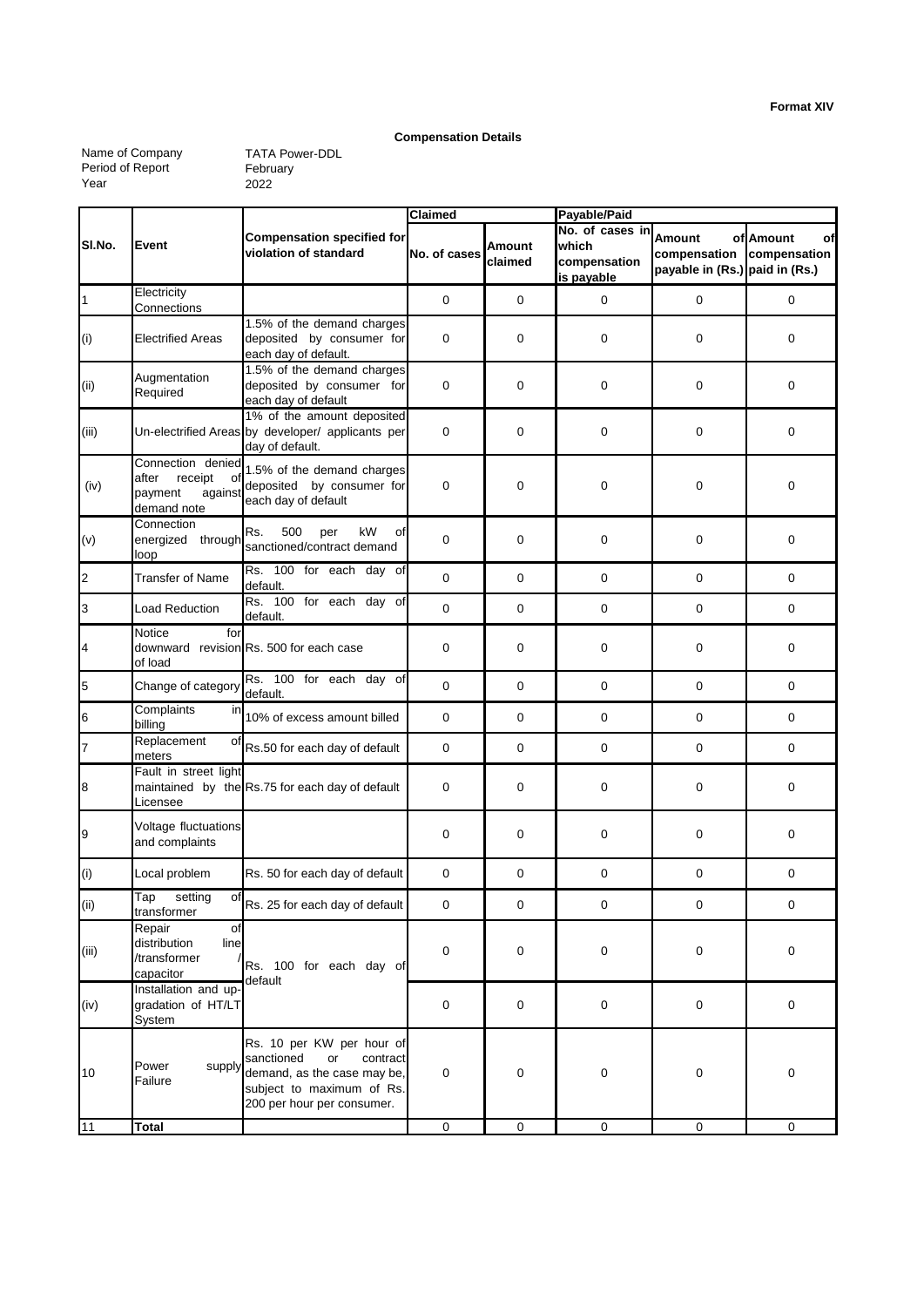**Format XV**

### **Unauthorised Use of Electricity**

Year Name of Company Period of Report

| No. of<br>cases<br>booked | No. of cases where UUE is<br>established by the<br><b>Licensee</b> | No. of cases where<br>appeal filed by the<br>consumer before the<br><b>Appellate Authority</b> | No. of cases decided<br>by the Appellate<br><b>Authority in favour</b><br>of the Licensee | No. of cases<br>decided by the<br><b>Appellate</b><br><b>Authority in</b><br>favour of the<br>consumer |
|---------------------------|--------------------------------------------------------------------|------------------------------------------------------------------------------------------------|-------------------------------------------------------------------------------------------|--------------------------------------------------------------------------------------------------------|
| 17                        | 25                                                                 |                                                                                                |                                                                                           |                                                                                                        |